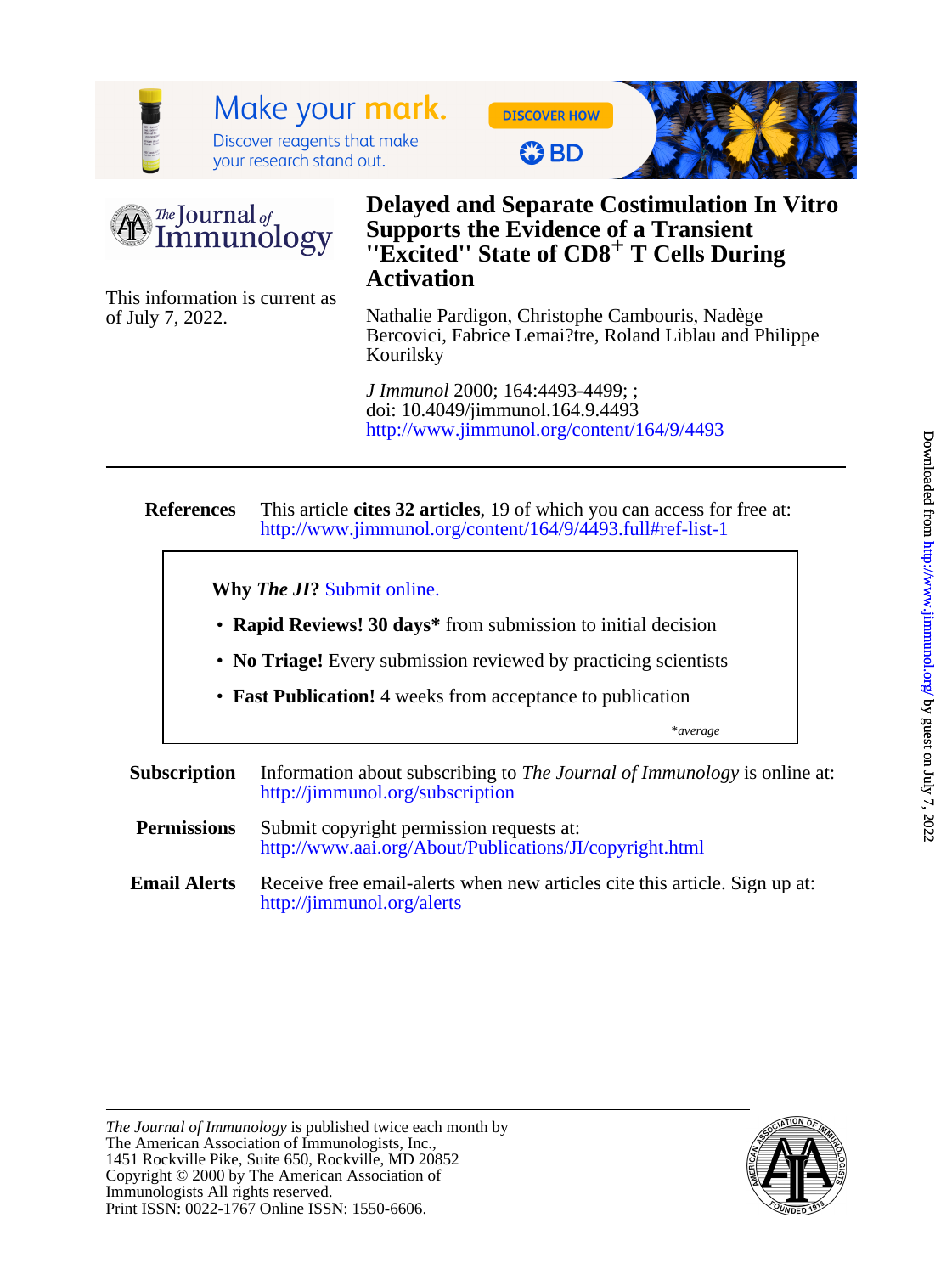# **Delayed and Separate Costimulation In Vitro Supports the Evidence of a Transient "Excited" State of CD8**<sup>1</sup> **T Cells During Activation**

# $\mathbf{N}$ athalie Pardigon, $^{1*}$  Christophe Cambouris, $^{\dagger}$  Nadège Bercovici, $^{\dagger}$  Fabrice Lemaître, $^*$ **Roland Liblau,† and Philippe Kourilsky\***

**Although the two-signal model for T cell activation states that a signal-1 through the TCR and a costimulatory signal-2 are required for optimal stimulation, it is now clear that the requirement for costimulation can be bypassed under certain conditions.** We previously reported that this is the case for naive CD8<sup>+</sup> T cells in vitro. In the present study we tested the effect of signal-2 **when delivered after signal-1 has been disrupted. Naive CD8**<sup>1</sup> **T cells from TCR transgenic mice were stimulated in vitro by using immobilized recombinant single-chain MHC molecules alone as signal-1. This signal was then stopped after different lengths of time, and anti-CD28 mAb as signal-2 was given either immediately or after a time lag. We found that signal-2 can potentiate a short signal-1 when added sequentially. Moreover, a time lag between the two signals does not abolish this potentiation. If the strength of signal-1, but not its duration, is increased, then the time lag between the delivery of signals 1 and 2 can be lengthen without loss of potentiation. Together, our results indicate that the two signals do not need to be delivered concomitantly to get optimal T cell activation. We suggest that the CD8**<sup>1</sup> **T cells can reach a transient "excited" state after being stimulated with signal-1 alone, characterized by the cell's ability to respond to separate and delayed signal-2.** *The Journal of Immunology,* **2000, 164: 4493–4499.**

Wumerous studies have demonstrated that the efficient activation of naive T cell requires the engagement of at least two types of receptors on the T cell surface. Thus, this process involves two signals. Signal-1 consists tivation of naive T cell requires the engagement of at this process involves two signals. Signal-1 consists of the interaction between the TCR and its natural ligand, the MHC/antigenic peptide complex. Signal-2 is provided by costimulatory molecules. A physiological consequence of the triggering by a ligand is the down-regulation of TCR expression at the surface of the cell (1). Viola and Lanzavecchia (2) demonstrated that the T cell responds when the number of triggered TCRs reaches an appropriate threshold independent of the nature of the ligand. They further showed that this threshold can be decreased by costimulation.

Because of the limited number of Ags on the surface of APC, the weak affinity of the TCR for its ligand, as well as the monomeric nature and the small size of the TCR, the T cell needs a specialized contact zone with the APC (termed immunological synapse) to be the site where the antigenic ligand will activate the T cell (3, 4). When signal-2 is absent, T cell stimulation requires a more potent and prolonged signal-1 (5). Thus, costimulatory molecules such as CD28/B7 apparently increase both the duration and the amplitude of the signals transduced through the TCR. Moreover, signal-2 seems to be involved in cell survival, probably through the up-regulation of survival factors such as  $Bcl-x_L$  (6). It has been recently demonstrated that costimulatory molecules play a role in synapse formation by initiating the actin- and myosinbased transport of receptors and protein complexes toward the cell contact zone (7). The CD28 engagement also initiates the redistribution of cell surface lipidic microdomains ("rafts") to the contact site with the TCR (8). This phenomenon probably allows the amplification of signals transduced through the TCR via the segregation of relevant molecules.

These studies seem to imply that the two stimuli must be colocalized and given simultaneously for T cell stimulation to be optimal. For example, Liu and Janeway showed that clonal expansion of normal  $CD4^+$  T cells did not occur when the two signals were delivered by separate cells (9). In contrast, Ding and Shevach, in a similar model system but using APC expressing high levels of B7 molecules, demonstrated that naive  $CD4<sup>+</sup>$  T cells can be activated as efficiently by costimulation in *trans* as by costimulation in *cis* (10). Previous studies of cloned T cell lines also suggested that the two signals could be delivered by separate cells (11–14).

We have examined whether naive  $CD8<sup>+</sup>$  T cells need simultaneous signals 1 and 2 to be optimally stimulated. We previously set up an in vitro activation system for naive  $CD8<sup>+</sup>$  T cells freshly purified from TCR transgenic mice (15). In this system the cells were stimulated in vitro using recombinant MHC/peptide complexes (signal-1) in the presence or the absence of costimulatory anti-CD28 mAb (signal-2), both signals being immobilized on plastic, in the absence of APC. We used this flexible system to examine the effect of duration of each signal independently on the T cell activation as well as the effect of sequential vs simultaneous delivery of signal-2. We also assessed the importance of signal-1 strength on separate costimulation by using as signal-1 a superagonist peptide ligand complexed with the MHC molecules. Finally, we examined the precursor cell number for various timings and durations of signal-2. Our results indicate that separate and

<sup>\*</sup>Unité de Biologie Moléculaire du Gène, Institut National de la Santé et de la Recherche Médicale, U277, Institut Pasteur; and <sup>†</sup>Laboratoire d'Immunologie Cellulaire et Institut National de la Santé et de la Recherche Médicale CJF9711, Hôpital de la Pitié-Salpêtrière, Paris, France

Received for publication June 14, 1999. Accepted for publication February 16, 2000.

The costs of publication of this article were defrayed in part by the payment of page charges. This article must therefore be hereby marked *advertisement* in accordance with 18 U.S.C. Section 1734 solely to indicate this fact.

<sup>&</sup>lt;sup>1</sup> Address correspondence and reprint requests to Dr. Nathalie Pardigon, Institut Pasteur, Unite de Biologie Moleculaire du Gene, Institut National de la Santé et de la Recherche Médicale, U277, Institut Pasteur 25, rue du Dr. Roux 75724, Paris, Cedex 15, France. E-mail address: pardigon@pasteur.fr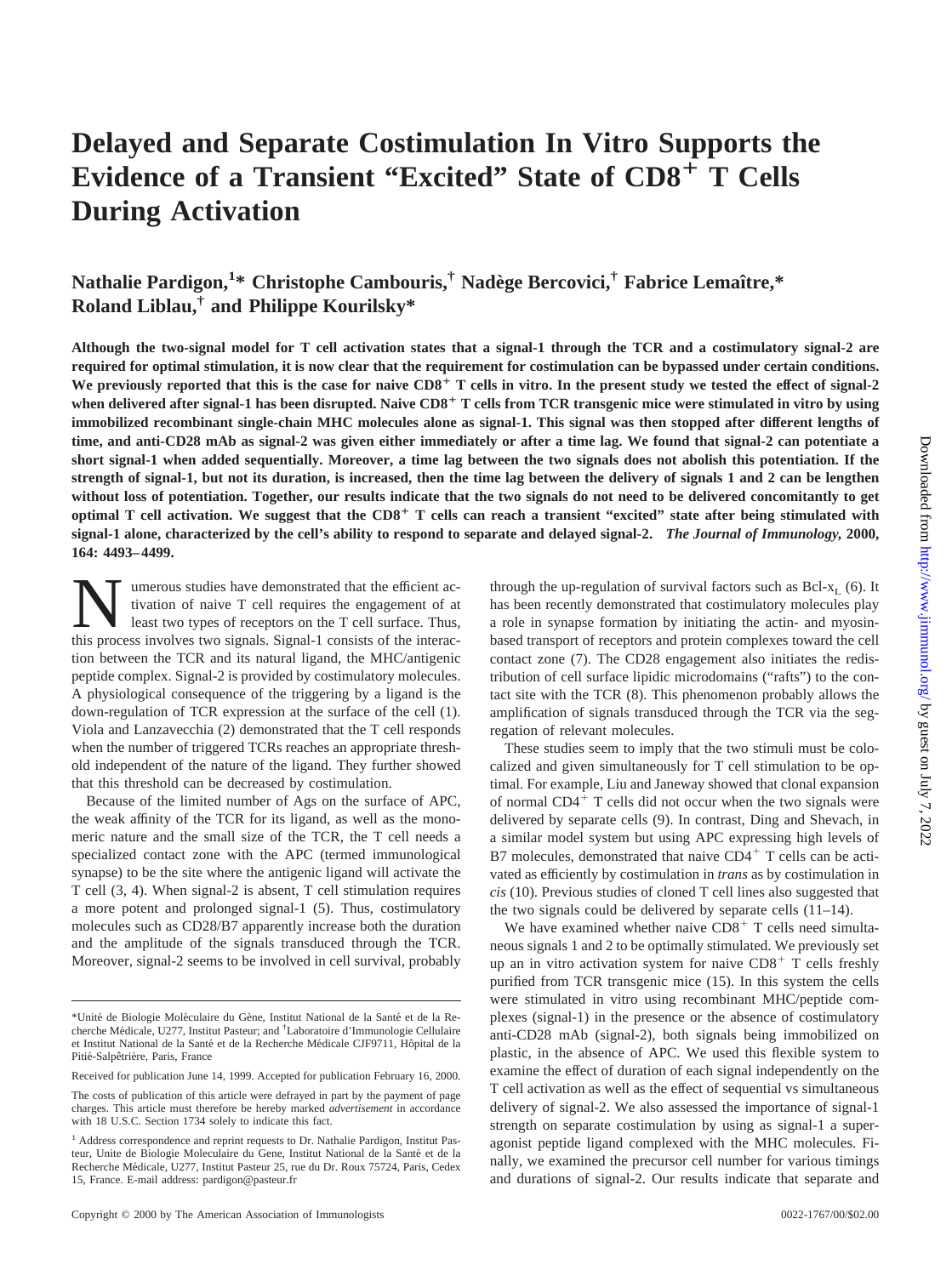delayed costimulation can potentiate the signal-1 response and increase precursor number. These data support the idea that signal-1 stimulation may result in a transient "excited" state of CD8<sup>+</sup> T cells, in which the cells remain susceptible to costimulation. Possible physiological relevance and in vivo implications are discussed.

# **Materials and Methods**

# *Mice*

TCR transgenic clone 4 mice, transgenic for a K<sup>d</sup>-restricted TCR specific for the HA peptide (512-520) derived from the hemagglutinin protein of the influenza virus (16) were bred and kept at the Pasteur Institute (Paris, France) under pathogen-free conditions according to institutional guidelines.

#### *Reagents and Abs*

Carboxy-fluorescein diacetate succinimidyl ester (CFSE;<sup>2</sup> Molecular Probes, Eugene, OR) was dissolved in DMSO at a concentration of 20 mM and stored at  $-20^{\circ}$ C. Recombinant single-chain K<sup>d</sup> (SC-Kd) was prepared and loaded with either HA (IYSTVASSL) or 6G (IYSTVGSSL) peptide as previously described (17). SF1-1.1.1 mAb (HB159) was obtained from American Type Culture Collection (Manassas, VA). Anti-CD28 mAb, biotinylated SF1-1.1.1 mAb, anti-CD8 mAb, and streptavidin-PE were purchased from PharMingen (San Diego, CA). Magnetic microbeads coupled to goat antirat IgG were purchased from Miltenyi Biotec (Auburn, CA).

# *Purification of CD8<sup>+</sup> splenocytes*

 $CD8<sup>+</sup>$  T cells were purified by positive selection from total splenocytes of Tg mice as described previously  $(15)$ . Briefly,  $10<sup>8</sup>$  red cell-depleted splenocytes were treated with purified anti-CD8 mAb for 35 min at 4°C and washed. Magnetic microbeads coupled to goat anti-rat IgG were added for 15 min at 4°C. The splenocytes were washed and separated by chromatography on a column attached to a magnet. The purified population routinely consisted of  $>98.5\%$  CD8<sup>+</sup> T cells, as revealed by FACS analysis.

#### *In vitro transfer experiments and T cell proliferation assay*

Recombinant single-chain MHC molecules loaded with the HA peptide  $SC-Kd/HA$ ) was dimerized with  $K<sup>d</sup>$ -specific Ab SF1-1.1.1 (signal-1) in stoichiometric amounts for 30 min at room temperature. The complexes were immobilized onto flat-bottom 96-well plastic plates for 16 h at 4°C (15). Immobilization was followed by three washes with PBS. Purified  $CD8<sup>+</sup>$  T cells were cultured for various times in RPMI 1640 medium supplemented with 10% heat-inactivated FCS in the coated wells. The plates were centrifuged immediately after set-up to synchronize T cell activation. The cells were then transferred either to uncoated culture plates to terminate the activation or to culture plates coated with 20  $\mu$ g/ml anti-CD28 mAb to deliver signal-2 until a total time of 48 h was reached. In control experiments using photoreactive plates (Universal-BIND, Costar, Cambridge, MA), the SC-Kd/HA-coated plates were UV light irradiated for 2 min in an auto-cross-link mode in a Stratalinker UV cross-linker (Stratagene, La Jolla, CA). In the experiments using strong signal-1, the HA peptide was replaced in the complexes by altered peptide 6G (SC-Kd/ 6G). In certain experiments the duration of signal-2 was limited to 60 min before the cells were transferred again to uncoated wells until reaching 48 h. In time lag experiments, the cells were transferred after contact with signal-1 to uncoated wells for 30 or 120 min at 37°C, then transferred again to anti-CD28-coated wells until reaching 48 h. In some experiments both SC-Kd complexes and anti-CD28 mAbs were immobilized together overnight at  $4^{\circ}$ C. In any case, [ $^{3}$ H]thymidine was added to the cells after 32 h of culture, and incorporation was measured after 16 h of labeling.

#### *CFSE labeling*

Immediately after purification,  $CD8<sup>+</sup>$  T cells were washed with ice-cold PBS and resuspended at 10<sup>7</sup> cells/ml in PBS. Cells were incubated at room temperature for 10 min with CFSE at a final concentration of 10  $\mu$ M. After labeling, 1 vol of FCS was added to the cell suspension, and the cells were centrifuged and washed three times with ice-cold PBS before being resuspended in PBS.



**FIGURE 1.** CD8<sup>+</sup> T cell response to sequential or concomitant contact with signals 1 and 2. Purified naive  $CDS<sup>+</sup>$  splenocytes (10<sup>5</sup> cells/well) were cultured for the times shown in wells coated with signal-1 (immobilized SC-Kd/HA complexes, 800 ng/ml). After the signal-1 incubation (20, 60, or 180 min), cells were transferred to uncoated wells (signal-1 only,  $\blacksquare$ ), transferred immediately to wells coated with anti-CD28 mAb at 20  $\mu$ g/ml (+signal-2,  $\mathbb{Z}$ ), or transferred to empty wells. After 30 or 120 min, respectively, in the empty wells, cells were finally transferred to wells coated with signal-2 (30-min delay,  $\square$ , or 120-min delay,  $\blacksquare$ ) and incubated. After 32 h at 37°C, cells were labeled with [3 H]thymidine for 16 h. Positive control using Con A at 2.5  $\mu$ g/ml (conA, .), as well as negative controls using either immobilized SC-Kd/CW3 and anti-CD28 mAb (40 and 20  $\mu$ g/ml, respectively, irrelevant + signal-2,  $\equiv$ ) or 20  $\mu$ g/ml of immobilized anti-CD28 mAb (signal-2 only,  $\Box$ ) are presented. Data are the mean response of triplicate cultures and are representative of three independent experiments. The signal-1 only experimental values at any time point are significantly different from the signal-1 plus signal-2 experimental values by paired two-tailed *t* test, with  $p < 0.0001$ , as well as from the 30 and 120 min delayed signal-2 experimental values, with  $p < 0.00001$  and  $p <$ 0.001, respectively.

#### *Cytometric analysis*

Cell division analysis was performed on CFSE-labeled CD8<sup>+</sup> T cells (3  $\times$ 10<sup>5</sup> /well) by flow cytometry. Gates to exclude nonviable cells were determined using propidium iodide staining (Sigma). Data for live cells were acquired in a FACScan and analyzed using CellQuest software (Becton Dickinson, San Jose, CA).

## **Results**

*Proliferative response of naive CD8<sup>+</sup> <i>T cells to sequential contact with signals 1 and 2*

To investigate the influence of sequential contact with signals 1 and 2 on  $CD8<sup>+</sup>$  T cell activation, we performed in vitro transfer experiments in which the cells were transferred at various time into empty wells to disrupt contact between the signals and the cells (Fig. 1). After 20, 60, or 180 min of contact with 800 ng/ml of SC-Kd/HA (signal-1), the T cells proliferated, as measured by [<sup>3</sup>H]thymidine incorporation, and the level of proliferation increased with the time of contact, indicating that the contact with signal-1 was really terminated at the time indicated (Fig. 1, signal-1 only). However, when the cells were transferred into wells coated with 20  $\mu$ g/ml of anti-CD28 mAb (signal-2) instead of empty wells for 48 h, the proliferative response clearly increased for each time of contact with signal-1 (Fig. 1,  $+$ signal-2). The maximum amount of proliferative response was obtained when signal-1 was delivered alone for at least 60 min, followed by signal-2. As expected from previous experiments (15), the proliferative response was peptide specific, because no response was observed when complexes bearing the irrelevant peptide CW3 were used instead of SC-Kd/HA even in the concomitant presence of signal-2 (Fig. 1, irrelevant  $+$  signal-2). The cells responded to mitogenic stimulation (Fig. 1, conA) and did not proliferate in the

<sup>2</sup> Abbreviations used in this paper: CFSE, carboxy-fluorescein diacetate succinimidyl ester; HA, hemagglutinin.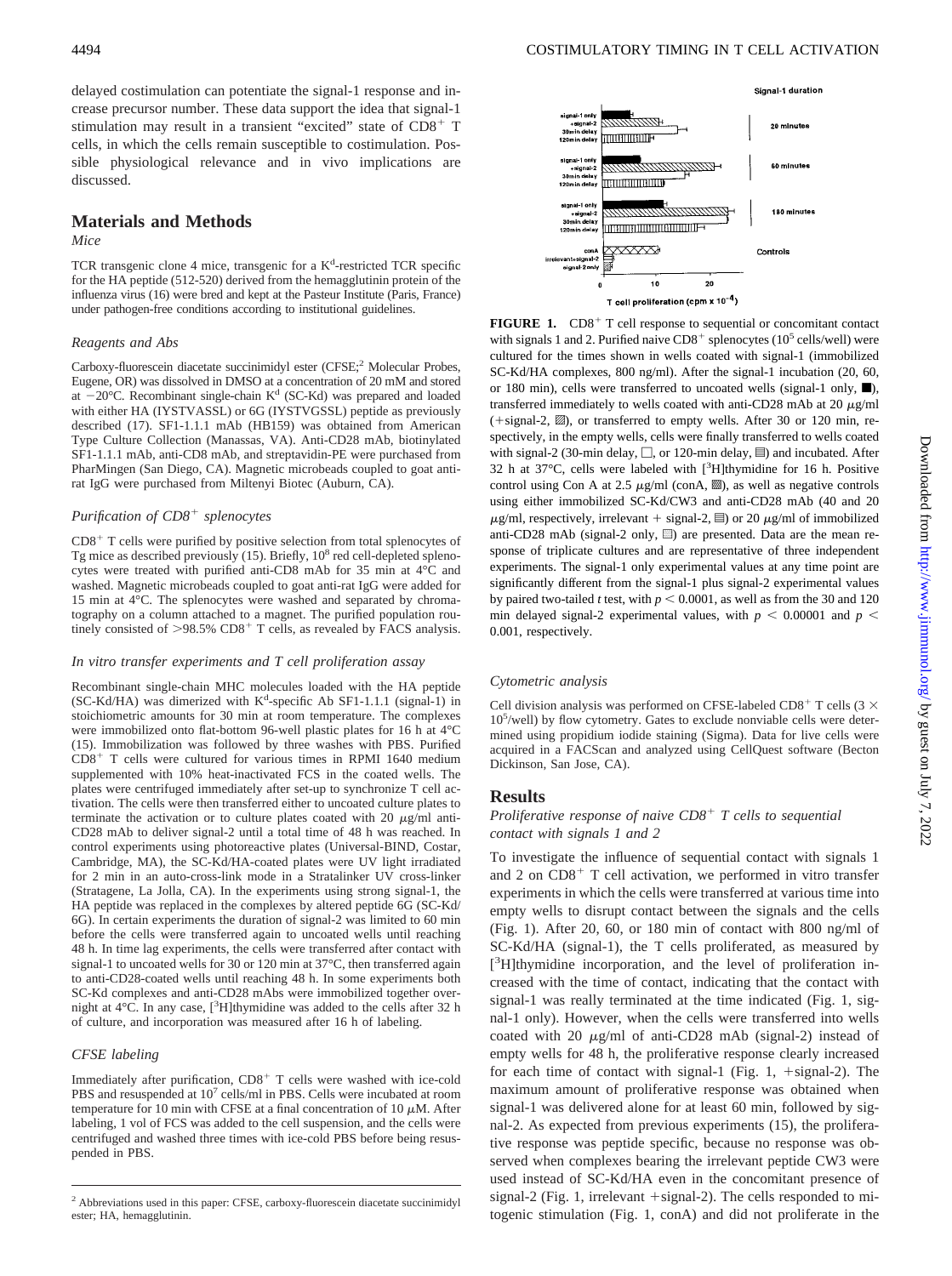Table I.  $CD8<sup>+</sup>$  *T* cell response to soluble or immobilized form of *signal-1 and signal-2a*

| Step 1                                                                                                      | Step 2                                 | cpm                                                                                                            |
|-------------------------------------------------------------------------------------------------------------|----------------------------------------|----------------------------------------------------------------------------------------------------------------|
| Soluble signal-1<br>Soluble signal-1<br>Coated signal- $2c$<br>Coated signal-1<br>Coated signal-1 and $2^d$ | Coated signal- $2b$<br>Coated signal-1 | $109,665 \pm 2,634$<br>$98,674 \pm 4.744$<br>$117,892 \pm 9,853$<br>$141,660 \pm 4,487$<br>$141,675 \pm 8,956$ |

 $a$  Purified naive CD8<sup>+</sup> splenocytes (10<sup>5</sup>/well) were incubated with 800 ng/ml of soluble or immobilized signal-1 (SC-Kd/HA complexes) and/or signal-2 (20  $\mu$ g/ml immobilized anti-CD28 mAbs). After 32 h at 37°C, cells were labeled with [<sup>3</sup>H]thymidine for 16 h. Data are the mean response of triplicate cultures, and are representative of two to four independent experiments. cpm is given as mean  $\pm$  SD. *b* Signal 2 was delivered 1 h after adding soluble signal 1.

*<sup>c</sup>* Signal 2 was delivered 3 h prior to signal 1.

*<sup>d</sup>* Signal 1 and 2 were delivered together.

presence of signal-2 alone (Fig. 1, signal-2 only). This result demonstrates that potentiation of signal-1 by signal-2 was observed when the two signals were delivered sequentially, with signal-1 of short duration.

Thus, coengagement of receptors for signals 1 and 2 is not necessary to observe stimulation potentiation. Because contact with immobilized signal-1 was physically disrupted by transfer, we decided to test the effect of potential carryover of signal-1. We first analyzed the effect of soluble signal-1 on potentiation (Table I). A proliferative response could be observed when signal-1 alone was added to the cells in a soluble form for 48 h, which was lower than that obtained with the immobilized signal-1 for the same amount of time as well as that obtained when the cells were stimulated with the two immobilized signals together. However, no increase in the response was detected either when immobilized signal-2 was delivered to cells that had been previously in contact with soluble signal-1 or when the cells were pretreated with immobilized signal-2 before immobilized signal 1.

To rule out the possibility that some peptide, freed from the  $SC-Kd$  complexes, could bind to  $K<sup>d</sup>$  molecules on the surface of the  $CD8<sup>+</sup>$  T cells and promote T cell activation, we performed an in vitro transfer experiment in which soluble, nonrelevant, K<sup>d</sup>binding peptide CW3 was added in a large excess.  $CD8<sup>+</sup>$  T cells were stimulated with immobilized signal-1 alone for 60 min or with signal-1 for 60 min followed by signal-2 for 48 h in the presence of a 1250-fold excess of the nonrelevant peptide. Neither response was affected by the presence of the CW3 peptide (not shown).

Finally, to confirm that potentiation could be observed without possible carryover of signal-1, we examined the proliferation response to signal-1 alone or followed by signal-2 (with or without delay, see below) using a signal-1 covalently bound to plastic plates through UV light irradiation. The Sc-Kd/HA complexes were dimerized using a biotinylated Ab that recognizes the  $\alpha$ 3 domain of the MHC molecule. Upon streptavidin-PE staining, we failed to detect by FACS analysis significant carryover of the complexes along with the cells (data not shown). Using both classical and photoreactive plates in parallel experiments, we performed transfer experiments after various contact times with signal-1. The cells were transferred onto plates harboring either no signal-2 or immobilized signal-2, with or without a time lag between the delivery of signals 1 and 2 (see below). We observed no significant difference in proliferation levels or in potentiation between conventional and UV light-treated plates (data not shown). Thus, carryover is not responsible for the potentiation we observed upon separate costimulation of  $CD8<sup>+</sup>$  T cell activation.

### *Effect of a time lag between the delivery of signals 1 and 2*

To test the effect of a delay in costimulation delivery, we designed an experiment in which a time lag between the two signals was allowed (Fig. 1). After  $CD8<sup>+</sup>$  T cells were stimulated with immobilized signal-1 for various times, they were transferred to empty wells for 30–120 min before being transferred again to wells coated with signal-2 (Fig. 1, 30-min delay and 120-min delay). Although a time lag of 30 min did not significantly decrease the potentiation effect of signal-2 (Fig. 1, 30-min delay), a longer time lag was more detrimental, but did not obliterate the effect completely (Fig. 1, 120-min delay). Thus, signal-1-stimulated cells remained susceptible to separate and delayed costimulation for at least 2 h. It is interesting to note that the time lag effect was not influenced by the signal-1 duration. Indeed, a 2-fold increase in T cell proliferation was observed when signal-2 was added 30 min after contact for 20, 60, or 180 min with signal-1 (Fig. 1, compare 30-min delay for 20, 60, and 180 min of signal-1 duration), falling to a 1.5-fold increase for a longer delay at each time point (Fig. 1, compare 120-min delay for 20, 60, and 180 min of signal-1 duration).

# *Proliferative response of naive CD8*<sup>1</sup> *T cells to sequential contact with strong signals 1 and 2*

To examine the effect of signal-1 strength on costimulation potentiation, we used an altered peptide ligand bearing a A to G mutation at position 6 of the parental HA peptide to stimulate  $CD8<sup>+</sup>$  T cells. This altered peptide ligand was shown to activate  $CD8<sup>+</sup>$  T cells when loaded onto APC at concentrations, on the average, 25 times lower than that needed by the parental HA peptide and was therefore identified as a strong peptide agonist (C. Cambouris, unpublished observations). A strong peptide agonist (or superagonist) is defined as a mutant peptide that has a greater activation capability than its parental counterpart (18). This strong agonist was used to form SC-Kd complexes that were immobilized on plastic and used as signal-1. Like the SC-Kd/HA complexes under the same conditions, the immobilized SC-Kd/6G complexes could activate CD8<sup>+</sup> T cells in a peptide-specific, dose-dependent manner (Fig. 2). At high concentration, the extent of proliferation was equivalent for both SC-Kd/HA and SC-Kd/6G complexes (Fig. 2, lanes SC-Kd/HA and SC-Kd/6G at 8000 ng/ml). However, at a low concentration of complexes, the T cells proliferated more extensively when stimulated with the SC-Kd/6G complexes (Fig. 2, compare lanes SC-Kd/HA and SC-Kd/6G at 80 and 800 ng/ml). Indeed, the SC-Kd/HA concentration required to reach half-maximal T cell proliferation was 700 ng/ml, while that of SC-Kd/6G complexes was 200 ng/ml. This result confirmed the strong agonist nature of the 6G peptide observed with the experiment using APC.

Using SC-Kd/6G complexes as signal-1, we performed in vitro transfer experiments identical with that described in Fig. 1 (Fig. 3). As with the parental signal-1, after 20, 60, or 180 min of contact with the SC-Kd/6G complexes, the T cells proliferated (Fig. 3, signal-1 only). However, 180 min of contact with the strong signal-1 alone was sufficient to achieve the maximum proliferative response. Such a level of proliferation was similar to that of CD8<sup>+</sup> T cells that have been stimulated simultaneously with SC-Kd/HA complexes and signal-2 for 48 h (see Table I) or SC-Kd/6G complexes and signal-2 for 48 h (not shown). After 180 min of contact, the proliferative response to the parental signal-1 alone (SC-Kd/ HA) reached only 50% of its maximum in our experimental conditions (compare Figs. 1 and 3, signal-1 only). When signal-2 was delivered after various times of contact with the strong signal-1, an increase in proliferation was observed (Fig.  $3$ ,  $+$ signal-2). The proliferative response was maximum after only 20 min of contact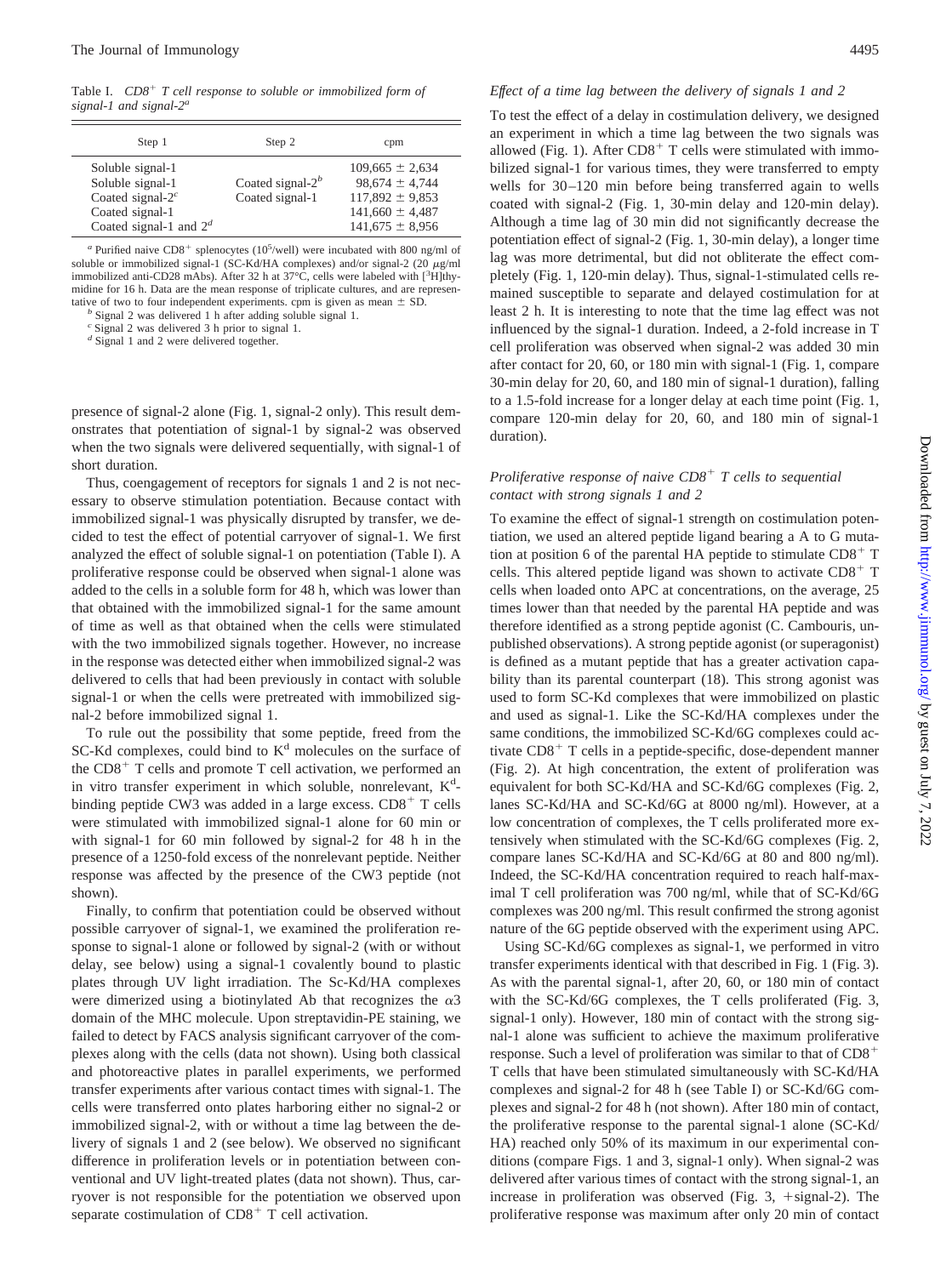

T cell proliferation (cpm  $x 10^{-4}$ )

**FIGURE 2.** CD8<sup>+</sup> T cell response to immobilized parental or strong signal-1. Purified naive  $CD8^+$  splenocytes (10<sup>5</sup> cells/well) were incubated with the different concentrations shown on the *right* of immobilized SC-Kd/HA complexes ( $\blacksquare$ ) or SC-Kd/6G complexes  $\blacksquare$ ). After 32 h at 37°C, cells were labeled with [<sup>3</sup>H]thymidine for 16 h. Data are the mean response of triplicate cultures. One representative experiment of three is shown. A positive control using Con A at 2.5  $\mu$ g/ml (conA,  $\mathfrak{M}$ ) as well as a negative control using immobilized SC-Kd/CW3 (40  $\mu$ g/ml, irrelevant,  $\Box$ ) are presented. \*,  $p < 0.008$ ; \*\*,  $p < 0.004$  (significantly different from Sc- $K<sup>d</sup>/HA$  experimental values, by *t* test).

with strong signal-1 followed by signal-2. In the previous experiment, 60 min of parental signal-1 followed by signal-2 were required for maximal stimulation (compare Figs. 3 and  $1, +$ signal-2 at 20 and 60 min of signal-1 duration, respectively). The maximum level of signal-2 potentiation was similar whether the signal-1 used to stimulate  $CD8<sup>+</sup>$  T cells was the parental SC-Kd/HA or strong SC-Kd/6G signal (compare Figs. 1 and 3, respectively). However, in contrast to the situation with parental signal-1, proliferation in



#### T cell proliferation (cpm x  $10^{-4}$ )

**FIGURE 3.** CD8<sup>+</sup> T cell response to sequential or concomitant contact with strong signals 1 and 2. This figure shows an experiment identical with that presented in Fig. 1, except that SC-Kd/6G complexes (strong signal-1) at 800 ng/ml were used instead of the parental SC-Kd/HA complexes. Data are the mean response of triplicate cultures and are representative of three independent experiments. The signal-1 only experimental values for the 20 and 60 min points are significantly different from the signal-1 plus signal-2 experimental values by paired two-tailed *t* test ( $p < 0.001$ ) as well as from the 30 and 120 min delayed signal-2 experimental values ( $p < 0.01$  and  $p < 0.005$ , respectively).



#### T cell proliferation (cpm x  $10^{-4}$ )

**FIGURE 4.** Effect of the length of signal-2 on the  $CD8<sup>+</sup>$  T cell response to signal-1. Purified naive  $CD8^+$  splenocytes (10<sup>5</sup> cells/well) were incubated with signal-1 (immobilized SC-Kd/HA (*A*) or SC-Kd/6G (*B*), each at 800 ng/ml) for 60 min. The cells were then transferred to uncoated wells (signal-1 only,  $\blacksquare$ ) or transferred immediately to wells coated with immobilized anti-CD28 mAb (20  $\mu$ g/ml) for 60 min and finally transferred to uncoated wells (1signal-2 (60 min), s), or for 48 h (1signal-2 (48 h), o). A fourth group of cells was incubated in wells coated with both signals for 60 min and finally transferred to uncoated wells (signal-1+2 (60 min),  $\mathbb{I}$ ). After 32 h at  $37^{\circ}$ C, cells were labeled with  $[^{3}H]$ thymidine for 16 h. Data are the mean response of triplicate cultures and are representative of two independent experiments.

response to strong signal-1 for 180 min could not be increased by subsequent contact with signal 2.

# *Effect of a time lag between the delivery of strong signals 1 and 2*

The effect of a delay in the delivery of signal-2 after contact with the strong signal-1 was tested in an experiment identical with that performed using parental signal-1 (Fig. 3). We observed that regardless of the duration of contact with strong signal-1, a time lag of up to 120 min between strong signals 1 and 2 did not affect the increase in proliferative response (Fig. 3, 120-min delay). Thus, increasing the strength of signal-1 allowed a longer delay between the two signals, while increasing only the duration of parental signal-1 did not (compare in Figs. 3 and 1, 30-min delay and 120-min delay at 20, 60, and 180 min of signal 1).

#### *Effect of contact time with signal-2 on the proliferative response*

To investigate whether potentiation was dependent of costimulation duration, we tested the effects of various signal-2 durations after a 60-min stimulation with either parental or strong signal-1 (Fig. 4). When signal-2 was given for 60 min immediately after SC-Kd/HA or SC-Kd/6G signal, an increase in the proliferative response was observed (Fig. 4,  $+$ signal-2 (60 min)). However, potentiation was more pronounced when signal-2 was delivered for 48 h with either parental or strong signal (Fig. 4,  $+$ signal-2 (48) h)). Interestingly, the potentiation level was similar whether signal-2 was given for 48 h after 60 min of signal-1 or signal-1 and signal-2 delivered altogether for 60 min (Fig. 4, signal-1+2  $(60$ min)). Prolongation of signal-2 for 48 h after the two signals were delivered together for 60 min did not increase the proliferative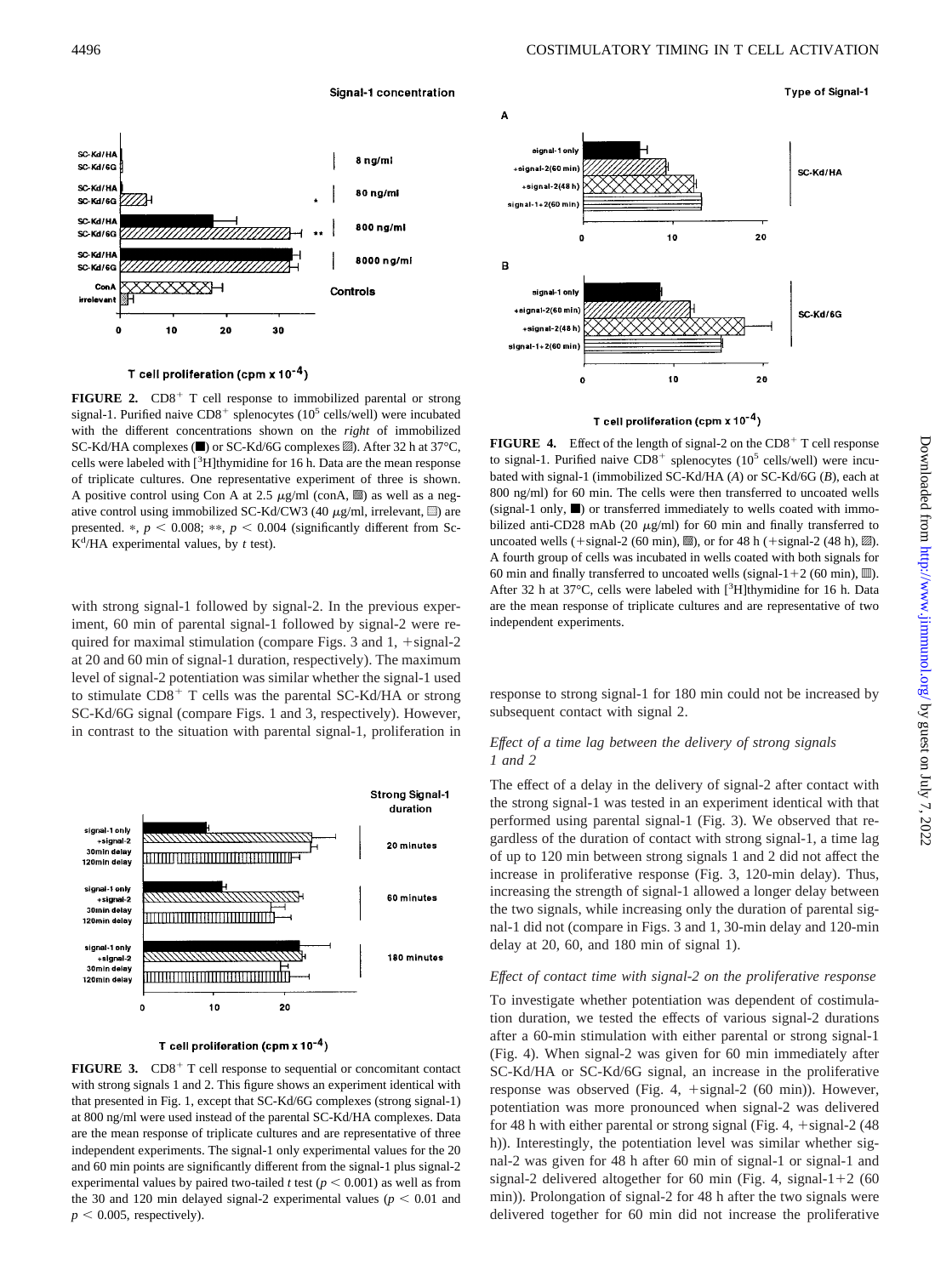**FIGURE 5.** Effect of the delivery of signals 1 and 2 on  $CD8<sup>+</sup>$  T cell division. Purified CD8<sup>+</sup> T cells were labeled with CFSE (see *Materials and Methods*). Labeled cells  $(3 \times 10^5)$  were submitted for 20 min to signal-1 (immobilized SC-Kd/HA complexes, 800 ng/ml) either alone (*A*), or immediately followed by immobilized anti-CD28-mAb (20  $\mu$ g/ml) as signal-2 during 48 h (*B*) or 60 min (*C*), or the two signals were delivered together (*D*). Cells were harvested after 48 h, and CFSE fluorescence was determined by FACS analysis after gating on the live  $CD8<sup>+</sup>$  T cells. Numbers above dotted lines indicate division cycles.



response (not shown). Thus, the effect of cosignal duration is independent of the strength of signal-1. Moreover, potentiation of signal-1 by a long separate signal-2 is equivalent in terms of proliferative response to that of both signals given together.

#### *Effect of contact time with signals 1 and 2 on cell division*

To test the effect of potentiation on cell division, we used CFSElabeled  $CD8<sup>+</sup>$  T cells for in vitro transfer experiments followed by FACS analysis. Upon cell division, CFSE segregates between daughter cells so that the fluorescence intensity of the cells is divided in half with each successive generation (19). The populations of cells for each cell division are visualized as distinct peaks, as shown in Fig. 5. The delivery to the  $CD8<sup>+</sup>$  T cells of either signal-1 alone for 20 min (Fig. 5*A*), signal-1 followed by a long (48-h) or a short (60-min) signal-2 (Fig. 5, *B* and *C*, respectively), or signal-1 together with signal-2 for 20 min (Fig. 5*D*) resulted in up to four cell divisions. This result demonstrated that the addition of signal-2 did not increase the maximum number of cell divisions that the T cells undergo upon signal-1 stimulation and contrasts with the increase in thymidine incorporation observed in the proliferation experiments. Increasing the duration of signal-1 to 60 or 180 min in the presence or the absence of concomitant or sequential signal-2 did not result in more cell divisions (data not shown). As previously reported by others (20), about 25% of the cells do not divide after contact with signal-1. In fact, these cells did not express the surface cell activation marker CD69 (data not shown). It is interesting to note that the timing of addition of signal-2 did not alter the percentage of cells that never entered cell division. However, we observed a clear increase in division peak 3 when signal-2 was present and regardless of the time of signal-2 addition (Fig. 5, compare *A* to *B–D*).

To quantitate each cell population, we determined the absolute number of cells under each division peak and divided that number by  $2^n$ , where n is the number of cell divisions, thus determining the number of precursor cells for each division peak. We then plotted the absolute cell numbers against the fold increase in precursor numbers for each division (Fig. 6). This analysis revealed that the number of precursor cells undergoing zero, one, or two cell divisions was unaffected by the addition of signal-2 (Fig. 6, signal-1 only,  $+$ signal-2 (60 min), and signal-1+2 for zero, one, and two cell divisions). However, twice as many precursor cells underwent three divisions or more when contact with signal-1 was followed by contact with signal-2 (Fig.  $6$ ,  $+$ signal-2 for three cell divisions) as well as when both signals were added together (Fig. 6, signal- $1+2$  for three cell divisions). Even 60 min of contact with signal 2 after signal-1 caused 50% more cells to undergo three divisions (Fig.  $6, +{\text{signal}}-2$  (60 min) for three cell divisions). Therefore, the length of time that signal-2 was delivered seems to have an influence on the number of precursors present in division peak 3. These results demonstrate that when signal-1 is short, signal-2 causes more precursor cells to undergo multiple cell divisions regardless of the timing of costimulus addition.

# **Discussion**

In the present study we examined requirements in timing for signal-1 and 2 delivery to optimally stimulate  $CD8<sup>+</sup>$  T cells in vitro. We tested different combinations of both duration of stimulation by signal-1 and temporal sequence of costimulation by signal-2 and assessed the proliferative response and cell division capacities of the stimulated  $CD8<sup>+</sup>$  T cells. As expected, the simultaneous delivery of both signals increased the T cell response to signal-1. However, potentiation of signal-1 was observed whether signal-2 was delivered immediately or up to 2 h after signal-1 had been stopped. To rule out any potential carryover, we examined the proliferation response to signal-1 alone or followed by signal-2 with or without delay using a signal-1 covalently bound to plastic plates through UV light irradiation. On such plates, we first determined that  $\leq$ 1.5% of the CD8<sup>+</sup> T cells were labeled after transfer of the cells from wells coated with covalently bound biotinylated signal-1 to empty wells. In transfer experiments performed in parallel, we observed no significant difference between those using classical plastic plates and those using photoreactive plastic plates.

Taken together, these results demonstrate that colocalized and concomitant signals 1 and 2 are not essential for optimal stimulation, and that costimulation in *trans* occurs during the activation of naive  $CD8<sup>+</sup>$  T cell in vitro. Interestingly, increasing the strength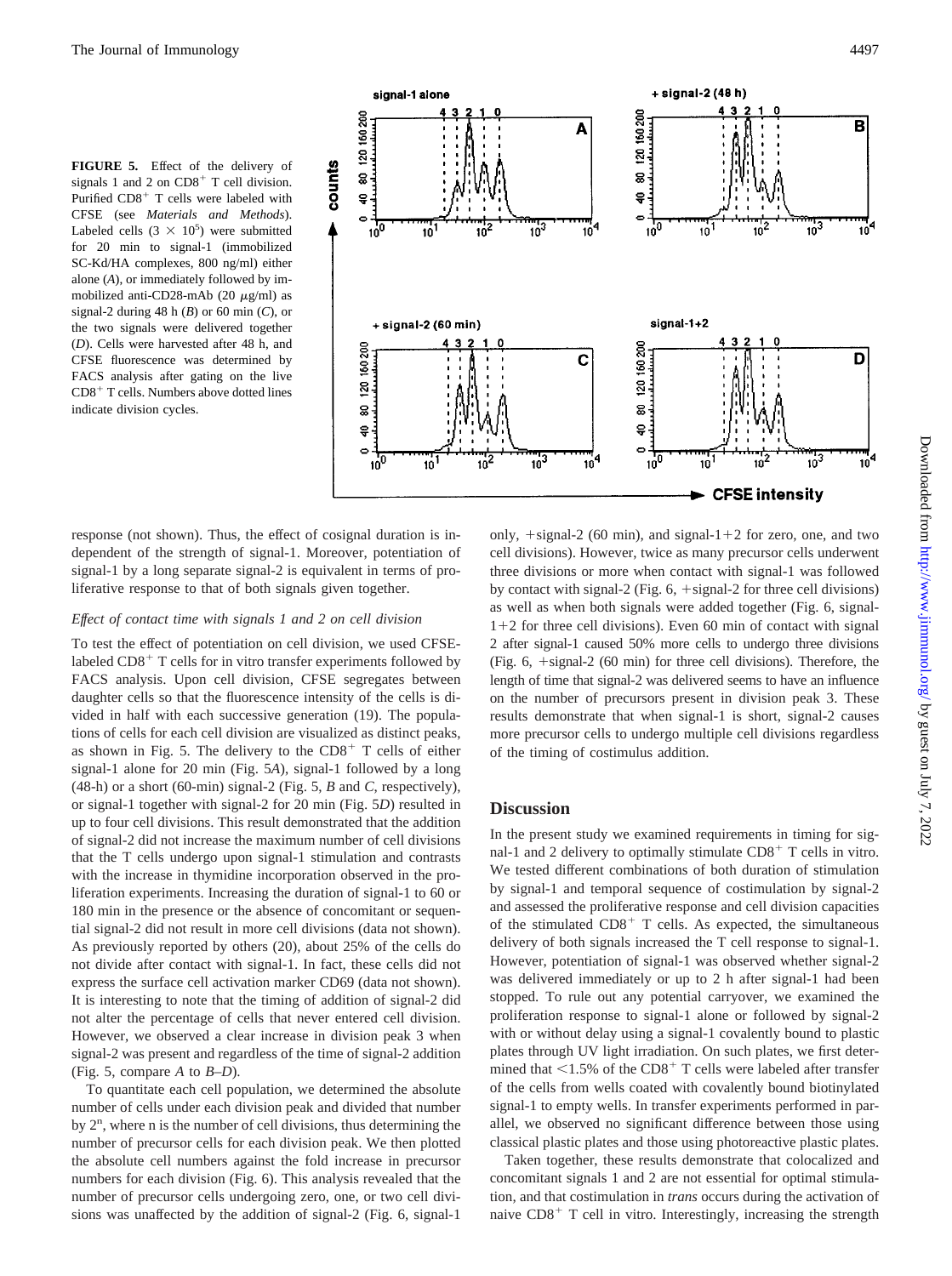

#### **Fold Increase**

**FIGURE 6.** Relative estimation of precursor numbers during cell division. From the experimentally determined values of the absolute number of cells under each division peaks 0–3 in Fig. 5, the absolute number of live T cells that have divided zero, one, two, or three times can be calculated. The absolute number of precursor T cells required to have generated these daughter cells was extrapolated by dividing the number of daughter cells at n divisions by  $2<sup>n</sup>$ . We set the absolute number of precursor T cells generated by 20 min of signal-1 alone from Fig. 5*A* to 1 and normalized the precursor numbers from Fig. 5,  $B-D$ . (signal-1 only), Experimental conditions of Fig. 5*A*, i.e., immobilized SC-Kd/HA complexes (800 ng/ml) alone;  $\mathbb{Z}$  (+signal-2), experimental conditions of Fig. 5*B*, i.e., immobilized SC-Kd/HA complexes (800 ng/ml) immediately followed by immobilized anti-CD28 mAb, 20  $\mu$ g/ml as signal-2 during 48 h;  $\mathfrak{M}$  (+signal-2 (60 min)), experimental conditions of Fig. 5*C*, i.e., immobilized SC-Kd/HA complexes (800 ng/ml) immediately followed by immobilized anti-CD28 mAb (20  $\mu$ g/ml) during 60 min;  $\mathbb{I}$  (signal-1+2), experimental conditions of Fig. 5*D*, i.e., the two signals (800 ng/ml of SC-Kd/HA complexes immobilized together with 20  $\mu$ g/ml of anti-CD28 mAb) were delivered together. The number of cell divisions is indicated to the *right*.

rather than the duration of signal-1 allowed the delay in the delivery between the two signals to be extended, suggesting that delayed costimulation may be modulated by signal-1 strength.

In earlier studies CD28-mediated T cell costimulation was shown to sustain the late proliferative response as well as enhance long-term cell survival (6). We, on the other hand, demonstrate here that even though costimulation is not essential for early proliferative responses, it is able to potentiate the signal-1 effect early in the stimulation process. In fact, similar potentiation of signal-1 by signal-2 was observed in any conditions when transfer experiments identical with those described above were tested after 72 h rather than 48 h (data not shown). Indeed, most of what is known about the role of CD28 molecules in T cell activation comes from studies in which both signals are delivered separately or together, but signal-1 is not removed. It is possible that elimination of signal-1 may be important for signal-2 potentiation.

Previous studies using a cytotoxic  $CD8<sup>+</sup>$  clone demonstrated that costimulation could be provided separately and independently of signal-1 (11). Interestingly, activation without costimulation in this system led to TCR-mediated cytotoxicity in the absence of IL-2 production. In contrast, in our system using naive  $CD8<sup>+</sup>$  T cells, costimulation was not required for TCR-dependent effector functions  $(15)$ .

" $Trans\text{-}costimulation$ " has also been described for the CD4<sup>+</sup> T cells. In the case of  $CD4^+$  T cell clones, costimulation could be provided by separate irradiated bone marrow-derived cells (21). However, full activation of naive T cells required the engagement of the TCR in addition to costimulation, the lack of the latter leading to a state of anergy or unresponsiveness. On the other hand, separate delivery of the two signals to normal  $CD4<sup>+</sup>$  T cells was about 80-fold less efficient than their combined delivery by one cell (9). Ding and Shevach argued that the major factor determining whether cells could deliver *trans*-costimulation could be the level of B7 expressed on the surface of the APC (10).

We and others previously demonstrated that naive  $CD8<sup>+</sup>$  T cells could be fully activated by signal-1 alone (15, 22). The requirements for costimulation were shown to depend on both signal-1 concentration and duration. As postulated in the strength of signal-1 model (5), the absence of costimulation can be overcome by high doses of signal-1. Moreover, prolonged signal-1 was shown to generate a functional  $CD8<sup>+</sup>$  T cell response in vivo in the absence of costimulation (23). In the present work we observed a proliferative response of the cells to short contact time (20 min) with a high concentration of signal-1 in the absence of signal-2, which indicates that at least in vitro, prolonged signal-1 stimulus is not required to activate  $CD8<sup>+</sup>$  T cells in the absence of costimulation.

The absence of costimulatory signal may also lead to clonal inactivation, either through T cell anergy or cell death by apoptosis (24), and is believed to play a critical role in maintaining self tolerance in vivo (25). When both specific ligand and costimulatory molecules are expressed on the surface of the same cell, naive T cells will clonally expand without threatening tolerance maintenance to tissue-specific self Ag. Conversely, separate encounters with Ag on cells expressing enough signal-2 to induce full T cell activation could become a potential threat to self tolerance. In fact, bystander-presenting (as well as nonpresenting) cells expressing high level of B7 molecules and residing in tissues have been described under particular conditions, such as cytokine mediation (26, 27) and microbial or pathological induction (28, 29). Moreover, small resting B cells that are poor APC for primary responses may become effective APC after the responding T cell population has been activated (29). Such stimulated B cells may, in turn, costimulate more Ag-specific T cells, allowing for an amplification of the specific immune response. If the stimulation originated from infection with a pathogen, an increase in *trans*-costimulation may lead to a form of autoimmunization. On the other hand, stimulated B cells may costimulate not only Ag-specific T cells, but also non Ag-specific T cells, including self-reactive T cells, thus leading to potential autoimmune responses.

It is difficult to compare our artificial in vitro system based on molecules immobilized on plastic to other in vitro systems where presenting cells, transfected or not, are used. More specifically, instead of CD28 natural ligands CD80 (B7-1) and CD86 (B7-2) as signal-2, we used CD28 mAb, which could trigger a nonphysiological response through the artificial aggregation of the CD28 molecule. However, Levine et al. (30) showed that the kinetics of induction of  $CD4^+$  T cell proliferation after anti-CD3 stimulation were similar whether delivered by the natural ligands or by mAb against CD28. Moreover, costimulation delivered by either B7 or anti-CD28 molecules to a T cell hybridoma resulted in the comparable up-regulation of  $Bcl-x<sub>L</sub>$  and prevention of FasL expression (31). Although some signal transduction events may not be shared by B7- and Ab-mediated ligation of CD28, it is possible that full stimulatory potential of the CD28 receptor requires the cross-linking of at least its two natural ligands, while anti-CD28 mAb alone can fully trigger the CD28 receptor (32). We suggest that even